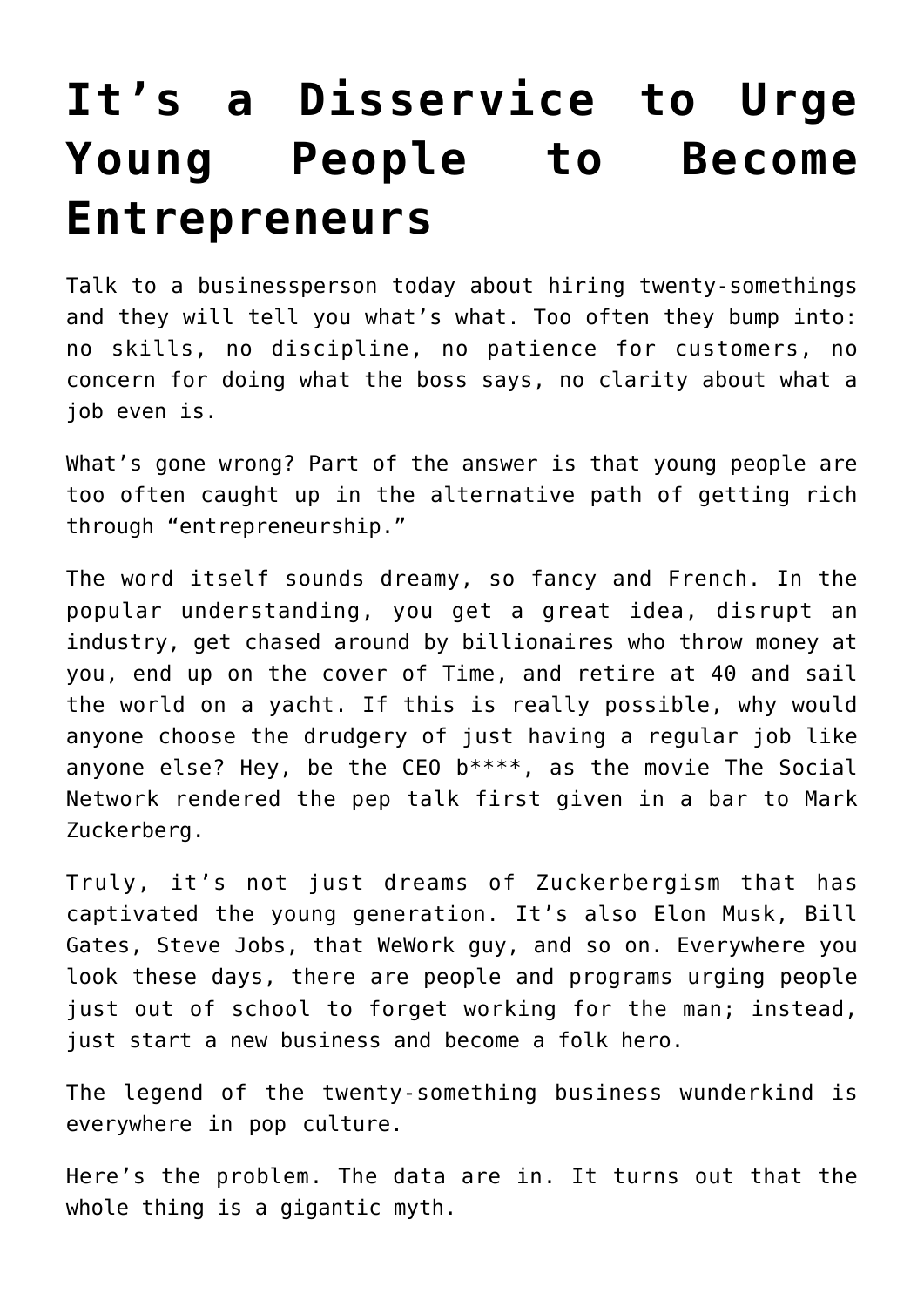Young founders of businesses fail, almost certainly, and at a much greater rate that people who are much older, wiser, more skilled, and more knowledgeable about the industry. It turns out that succeeding in business is extremely difficult. It takes maturity above all else to achieve it.

We know this now thanks to a [fascinating study](https://www.kellogg.northwestern.edu/faculty/jones-ben/htm/Age%20and%20High%20Growth%20Entrepreneurship.pdf) by Javier Miranda, principal economist at the U.S. Census Bureau; Benjamin Jones, professor at the Kellogg School of Management at Northwestern University; and Pierre Azoulay, professor at MIT's Sloan School of Management and research associate at the National Bureau of Economic Research. They took a detailed look at the demographics of successful entrepreneurship. The results were so conclusive as to debunk the myth of the young startup founder. They paint a portrait that is much more consistent with your own intuition from experience.

They conclude: "The mean age at founding for the 1-in-1,000 fastest growing new ventures is 45.0. The findings are similar when considering high-technology sectors, entrepreneurial hubs, and successful firm exits. Prior experience in the specific industry predicts much greater rates of entrepreneurial success."

In other words, up with middle age! Actually, more precisely, up with experience, skills, discipline, and knowledge, all of which are more common among forty-somethings after two decades of work experience as compared with twenty-somethings. "Young people are just smarter," says Mark Zuckerberg. Maybe so but it takes a lot more than that to make a successful enterprise.

Here are some key findings of the research:

- Founders in their early 20s have the lowest likelihood of successful exit or creating a 1 in 1,000 top growth firm.
- Across the 2.7 million founders in the U.S. between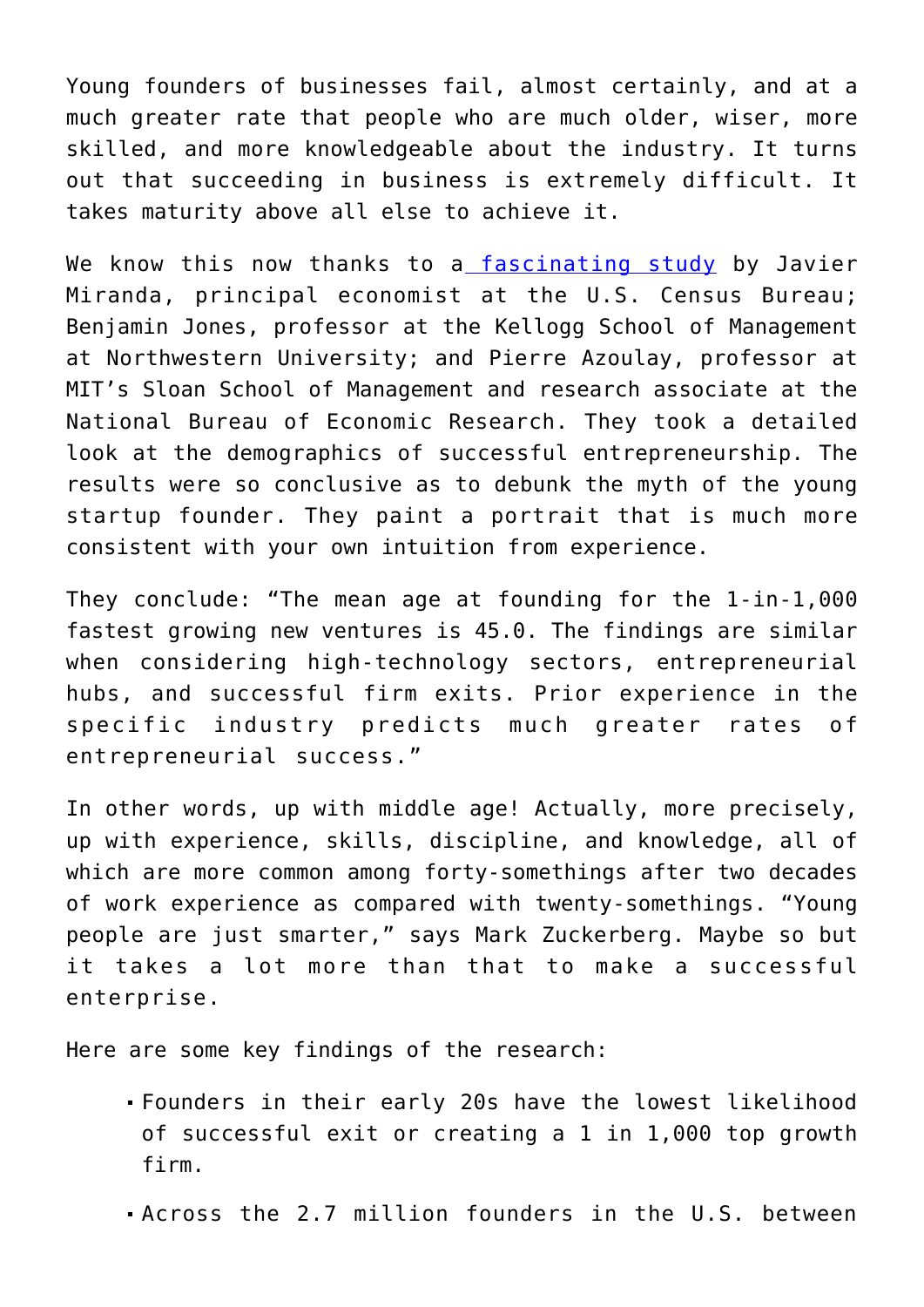2007-2014 who started companies that go on to hire at least one employee, the mean age for the entrepreneurs at founding is 41.9.

- The mean founder age for the 1 in 1,000 highest growth new ventures is 45.0.
- The most successful entrepreneurs in high technology sectors are of similar ages.
- The "batting average" for creating five successful firms is rising dramatically with age. Conditional on starting a firm, a 50-year-old founder is 1.8 times more likely to achieve upper-tail growth than a 30-year-old founder.
- Younger founders appear strongly disadvantaged in their tendency to produce the highest-growth companies. Below age 25, founders appear to do badly (or rather, do well extremely rarely), but there is a sharp increase in performance at age 25. Between ages 25 and 35, performance seems fairly flat. Starting after age 35, there is increased success probabilities. Another large surge in performance comes at age 46 and is sustained toward age 60.

 $\pmb{\times}$ 

So you look at this data and ask the question: what is the best age to be an entrepreneur? It's middle age, not young. Why then are there so many programs and pundits urging young people to forget about getting a job and instead change the world by founding the new Apple or Facebook? The whole thing seems to be based on a fashion, not facts.

When I first brought up this data to a friend, he immediately retorted that perhaps this is just because it takes several tries to get it right. You start in your 20s and keep being a "serial entrepreneur" until it clicks. The authors, however, found no evidence of this at all. In fact what happens is that young people attempt new businesses, go into debt, run out of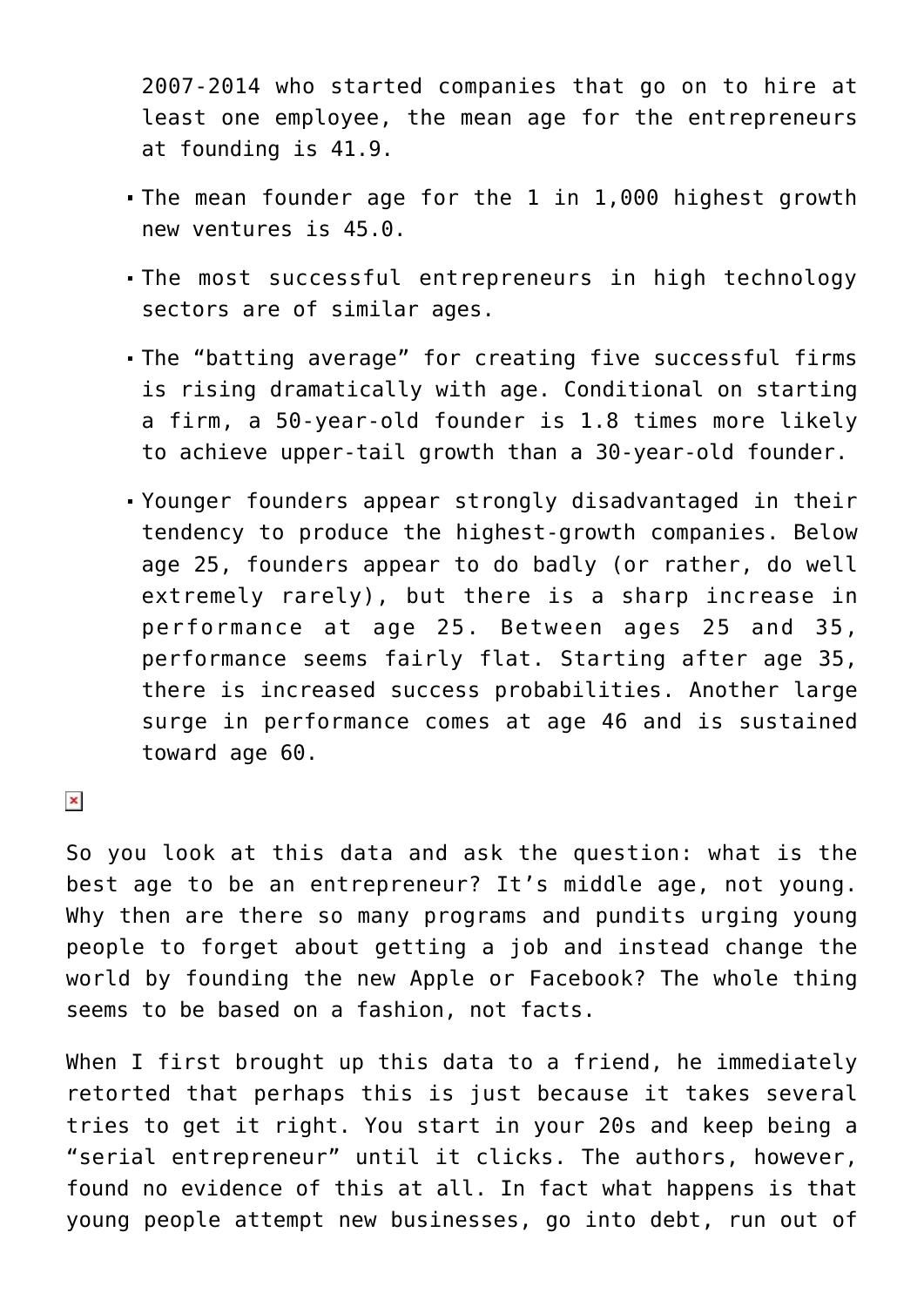luck, enter a period of demoralization, and then face the grim realities of life: you are far better off getting a job, buckling down, learning a trade, and then once you have experience and social capital, try your hand at starting something new.

The greater problem is that urging entrepreneurship on the young is creating an illusion that is distracting them from the best-possible path for life success: gaining skills, knowledge, and accumulating various forms of capital (financial, social, intellectual). Here is where we find a massive failing among people just leaving college today. Youth employment has never been lower. Having spent their lives in classrooms and all their free time consuming media, they are not gaining the values that lead to success. The notion that they should just hang up a sign and rock it has no empirical support.

Swearing that you will never work for wages and never obey a boss, while dreaming of the great new social media company you will dream into existence, is a potentially catastrophic path. The data indicate that this is almost certain to fail.

That said, a fundamental problem could trace to too narrow a definition of entrepreneurship, if by that word you mean seeing unmet needs and open opportunities and taking the risks necessary to meet them. It doesn't necessarily mean starting a new business. That path is available in every industry for those who seek it out.

I recall being in the clothing business when I was in college and going to market with the buyer of the store. What to buy to put on display for customers fully eight months in advance is a high-stakes gamble: if you buy too little of a successful product, you forego profits; if you buy too many to sell, you eat the profits on those you did sell. It's an ominous choice.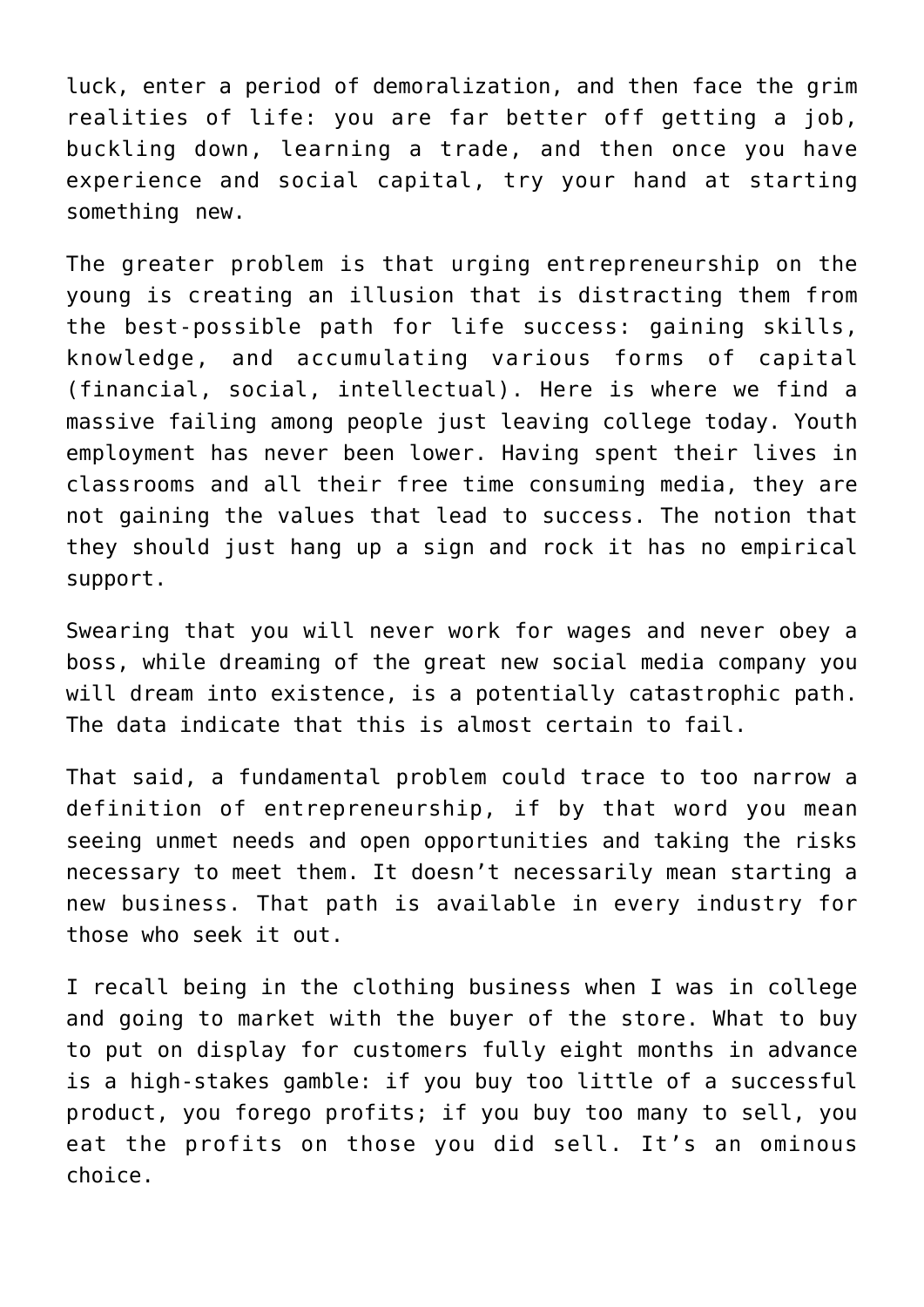At the wholesale market, I became convinced that a particular pair of navy corduroys with a yellow duck motif could sell (hey, this was the 80s.) My boss was unsure. He wanted me to be sure. I finally persuaded him to take the risk and buy three runs of all sizes. When they arrived at the store, I knew I was on the line, so I sold them like a maniac. They did very well! Whether this was because it was a good choice or because I refused to face failure, I do not know.

The point is that it was a good example of entrepreneurship within a job, a realistic form that is fun with a low risk of failure. Here we find experiences that genuinely train people for a life of commercial success. Getting a real job is the best "incubator" there is.

The bigger problem with urging young people to start businesses is that this advice feeds disgruntlement with an actual path to success, which is not running a cool startup but doing the very thing that entrepreneurship chic implicitly puts down: getting a skill, obeying the boss, gaining wisdom, and developing a solid career bit by bit.

We should stop lying to young people about commerce and tell the truth that business is hard. Work is hard. Saving money is hard. Serving customers is hard. For some people, just showing up is hard. These are all learned skills. The fun comes once you master them.

In addition to baking entrepreneurship into your job, the best path is to take a job to provide income flow, while keeping your eye on a side business to start as your long-term capital plan. That way one can more easily become the other while you gather skills and information, while relieving the financial pressure for instant success. This not only bends in the odds in your favor; it's also just good financial management.

Start a business when you are young? Sure. Just don't quit your day job yet.